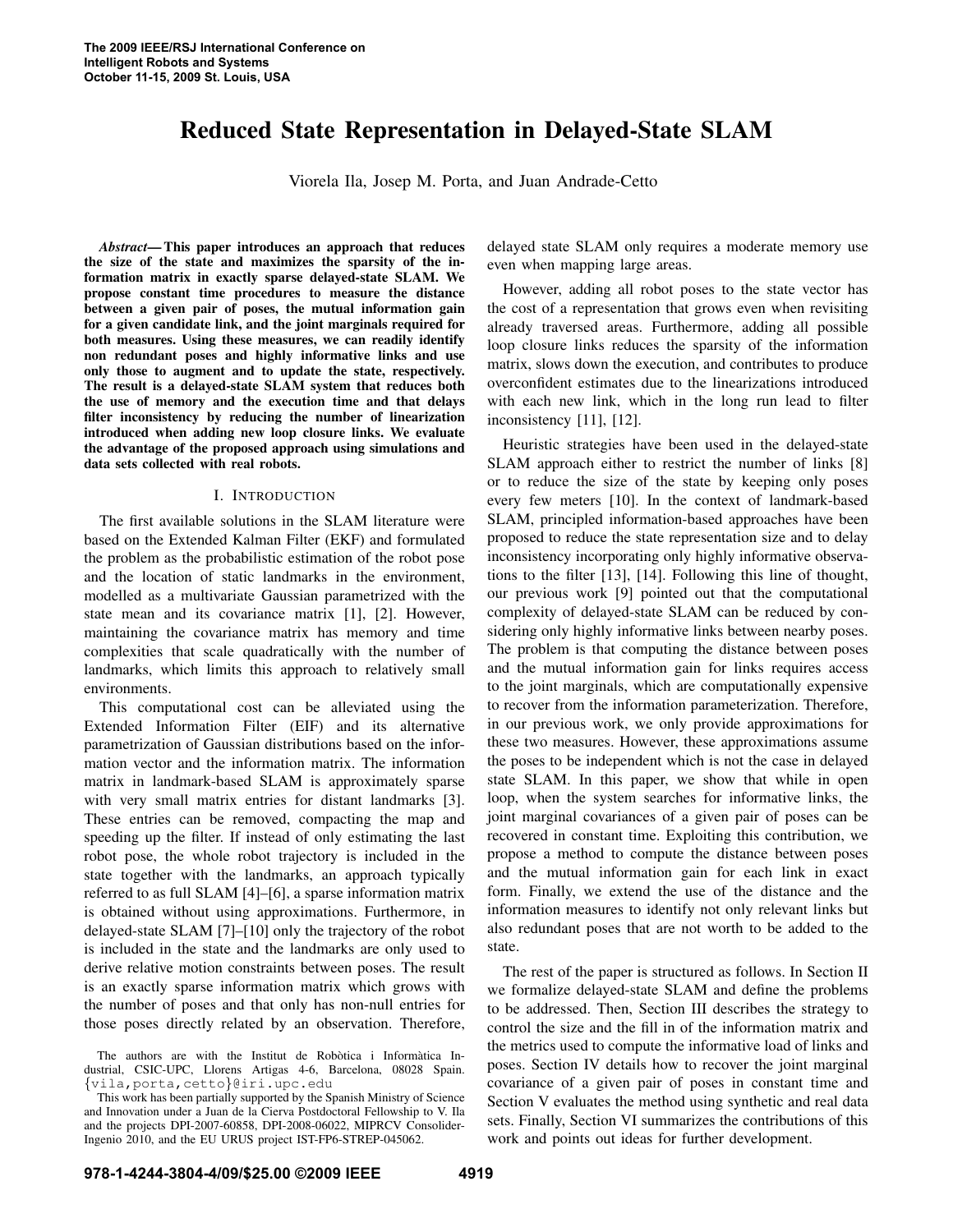### II. DELAYED-STATE SLAM FORMULATION

In delayed-state SLAM, the trajectory of the robot at time t,  $\mathbf{x}_t = \{x_0, \ldots, x_t\}$ , with  $x_i$  the robot pose at time i,  $i \leq t$ , is estimated from the trajectory at time  $t - 1$ , a motion command  $u_t$ , and a set of observations,  $y_t$ , of relative displacements between the current robot pose and previous poses along the path

$$
p(\mathbf{x}_t|u_t, \mathbf{y}_t, \mathbf{x}_{t-1}) \propto p(\mathbf{y}_t|\mathbf{x}_t) p(\mathbf{x}_t|u_t, \mathbf{x}_{t-1}).
$$
 (1)

The estimation problem in (1) corresponds to the typical SLAM operations of augmenting the state when computing  $p(\mathbf{x}_t|u_t, \mathbf{x}_{t-1})$  and updating the robot path using relative observations when computing  $p(\mathbf{y}_t|\mathbf{x}_t)$ .

Assuming Gaussian distributions, the probabilities in (1) can be parametrized either in terms of their mean and covariance  $x \sim \mathcal{N}(\mu, \Sigma)$  or in terms of the information vector and the information matrix  $x \sim \mathcal{N}^{-1}(\eta, \Lambda)$ , where  $\eta = \Lambda \mu$ ,  $\Lambda = \Sigma^{-1}$ , and the estimation workhorses are the extended Kalman and information filters, respectively. As mentioned, this second case is advantageous since its state representation is exactly sparse [8].

The motion  $u_t$  is tipically given by odometric sensors and it can be integrated to the filter during state augmentation.

Augmenting the state in information form introduces shared information only between the new robot pose,  $x_t$ , and the previous one,  $x_{t-1}$ , resulting in a naturally sparse information matrix,  $\Lambda$ , with a tridiagonal block structure [8]. Assuming the state mean to be available, this operation can be performed in constant time. In the incremental form of delayed-state SLAM, adding all the poses results in a state which increases in size even when re-traversing areas. To avoid this unnecessary growth of the state size, redundant poses must be identified and not added.

Integrating the observations in  $y_t$  into the filter is more problematic since it involves solving the *data association* problem. In the context of delayed-state SLAM, data association is the process of determining relative displacements between the current robot pose and previous poses in the trajectory by registering the corresponding sensor readings.

When establishing a link between pose  $t$  and pose  $i$  using the information filter, the update operation only modifies the diagonal blocks  $t$  and  $i$  of the sparse information matrix,  $\Lambda$ , and introduces new off-diagonal blocks at locations  $t, i$ and  $i, t$ . This operation can also be executed in constant time, assuming the state mean to be available [8]. When establishing a link between an uncertain pose and a more certain one, the estimation of the entire path is revised reducing the accumulated error. But recovering the state after an update has worst case quadratic cost, dwindling the advantage of constant time predictions and updates in the information form of delayed-state SLAM. If only few loops are closed, this high cost is amortized over long periods. For this reason there must be a trade off between reducing uncertainty and keeping the number of links low.

## III. REDUCING THE STATE REPRESENTATION IN DELAYED-STATE SLAM

The strategy we propose to maintain a reduced state size and to speed up the execution of delayed-state SLAM is based on considering only highly informative links and non redundant poses.

The mutual information gain of a link measures the contribution of the link to the correction of the state. For low informative links, the state hardly changes and the linearization effects associated with the link dominate. On the contrary, for highly informative links, the linearization effects are small in comparison with the change in the state. Thus, we propose to measure the information gain for the links and to update the state using only those informative enough.

As far as poses are concerned, it seems reasonable to keep only non-redundant poses. The redundancy of a pose should be measured in the information space and not only in the Euclidean space, as it has been previously done in the literature [10]. The distance in the information space of a pose with respect to the poses already in the state can be measured from the information carried by the links established between them. If these links are not informative enough, there is no need to include the new pose in the state representation since its contribution is equivalent to poses already in the state.

The mutual information gain can be computed by actually checking the contribution of all possible observations obtained from sensor registration. If at least one of the links is very informative, both the link and the new pose are added to the state. On the other hand, if no much information is gained for any link, the pose is considered redundant and it is not added to the state.

However, the process of registering the current sensor reading with all the previous ones is slow and prone to perceptual aliasing. Since only poses that are within the sensor range are likely to be successfully registered with the current pose, we limit sensor registration only to the set of neighboring poses. Moreover, we can evaluate the expected mutual information gain before actually registering the sensor readings. Thus, we can further constrain the set of poses to be considered to those that are close enough and whose expected information gain when linked to the current pose is potentially high. When using the expected information instead of the actual one, we can keep not only the poses that close a loop but also those that are good candidate to do so.

The use of the information-based selection criterion as a previous step to sensor registration leads to restrictive data association tests that avoid computational expensive sensorial matching as much as possible. The result in a reduced state representation with the corresponding computational savings.

### *A. Distance Between Poses*

The relative displacement,  $d$ , from the current robot pose  $x_t \sim \mathcal{N}(\mu_t, \Sigma_{tt})$  to any other previous pose in the trajectory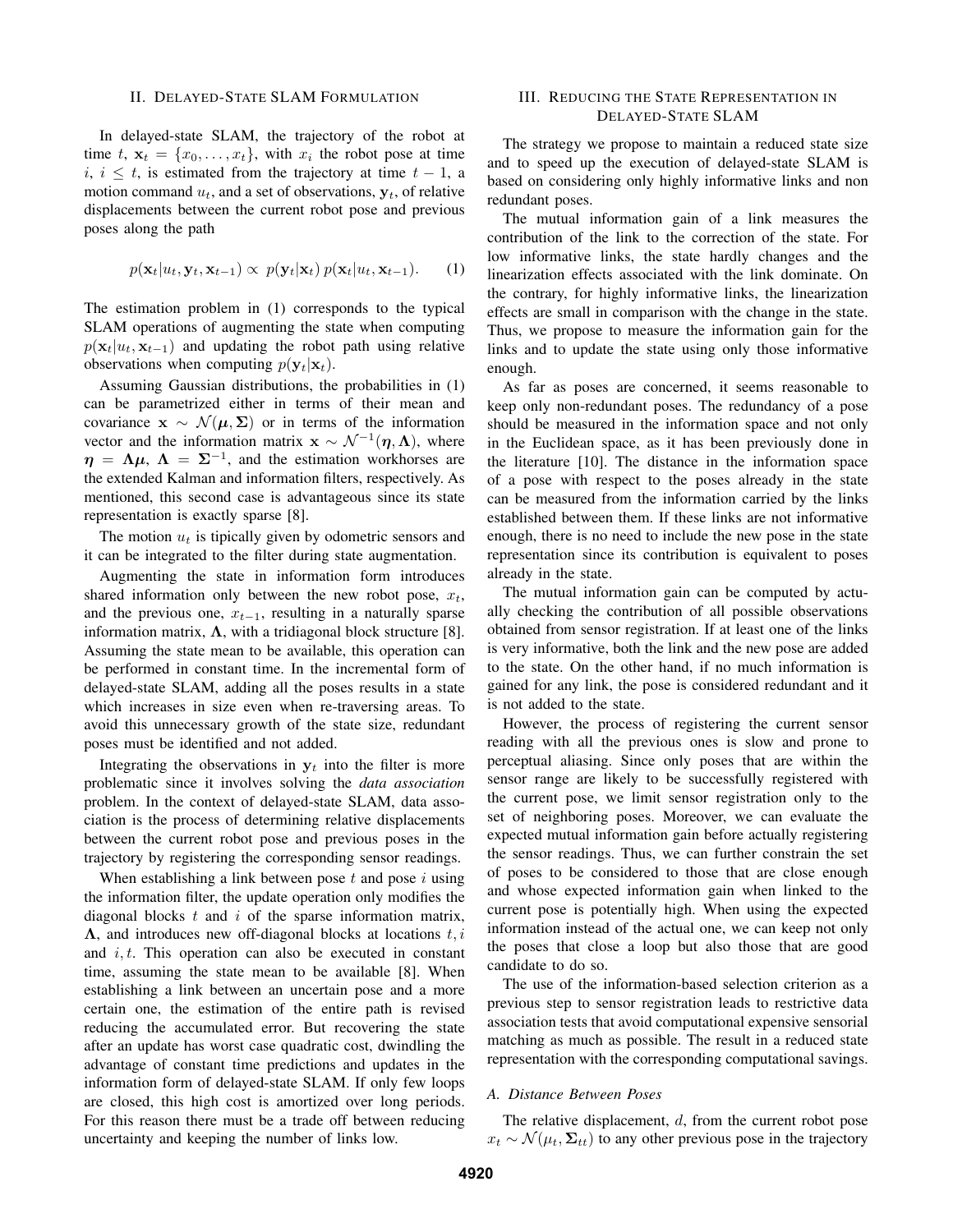$x_i \sim \mathcal{N}(\mu_i, \Sigma_{ii})$  can be estimated as a Gaussian with parameters

$$
\mu_d = h(\mu_t, \mu_i),
$$
  

$$
\Sigma_d = [\mathbf{H}_i \ \mathbf{H}_t] \begin{bmatrix} \Sigma_{ii} & \Sigma_{it} \\ \Sigma_{it}^{\top} & \Sigma_{tt} \end{bmatrix} [\mathbf{H}_i \ \mathbf{H}_t]^{\top}
$$

where  $h(x_t, x_i)$  gives the relative displacement from  $x_i$  to  $x_t$ in the frame of reference of  $x_i$ ,  $H_t$  and  $H_i$  are the Jacobians of h with respect to the two poses, and  $\Sigma_{it}$  is the cross correlation between poses  $i$  and  $t$ .

Marginalizing the distribution of the displacement,  $d$ , for each one of its dimensions,  $r$ , we get a one-dimensional Gaussian distribution  $\mathcal{N}(\mu_r, \sigma_r^2)$  that allows to compute the probability of pose  $x_i$  being closer than  $v_r$  to pose  $x_t$  along such dimension

$$
p_r = \int_{-v_r}^{+v_r} \mathcal{N}(\mu_r, \sigma_r^2)
$$
  
=  $\frac{1}{2} \left( \text{erf} \left( \frac{v_r - \mu_r}{\sigma_r \sqrt{2}} \right) - \text{erf} \left( \frac{-v_r - \mu_r}{\sigma_r \sqrt{2}} \right) \right)$ . (2)

If for all dimensions,  $p_r$  is above a given threshold s, then pose  $x_i$  is considered to be close enough to the current robot pose,  $x_t$ .

If we set  $v_r = 0$  for all dimensions, then  $p_r$  gives the probability of the displacement  $d$  to be null. In [9] we approximated this probability using a Mahalanobis distance and assumed independence between the two involved poses. We will see in Section IV, that the marginal covariances needed to build  $\Sigma_d$  can be recovered efficiently, allowing to exactly compute this distance in constant time for any given pair of poses.

# *B. Mutual Information Gain of Candidate Links*

When integrating the information of a new link between poses  $i$  and  $t$  into the state, the information matrix posterior is given by

$$
\Lambda' = \Lambda + \mathbf{H}^{\top} \Sigma_y^{-1} \mathbf{H}
$$
 (3)

where  $\Sigma_y$  is the expected measurement noise covariance and H the corresponding Jacobian

$$
\mathbf{H} = [\mathbf{0} \dots \mathbf{0} \mathbf{H}_i \mathbf{0} \dots \mathbf{0} \mathbf{H}_t]. \tag{4}
$$

For Gaussian distributions the mutual information gain produced by the candidate link is computed as [15]

$$
\mathcal{I}_{it} = \frac{1}{2} \ln \frac{|\mathbf{\Lambda}'|}{|\mathbf{\Lambda}|}. \tag{5}
$$

If  $(5)$  is above a given threshold, g, the link between the two poses is considered relevant enough to reduce the state uncertainty, and the corresponding observations are registered. When the registration succeeds we obtain a measure of the displacement between poses  $i$  and  $t$  that can be used to update the filter.

A straightforward evaluation of the global entropy reduction in (5) is computationally expensive since it requires the computation of the determinants of the prior and all possible posterior information matrices resulting from each tentative updates. Therefore, in [9] we heuristically approximated (5) using the second term of the Bhattacharyya distance that provides a test to distinguish classes with close means but different covariances, i.e., to identify poses that are close but have significantly different uncertainty and whose linkage might result in a significant change in the state. However, this test assumes the poses to be independent and only considers the effect of the candidate link on the two directly linked poses, whereas when closing a loop, the whole state potentially changes. The test in (5) takes into account the effect of the candidate link in all the poses in the state and considers the cross-correlations between them. In the following we show that algebraic manipulation allows exact, constant-time computation of the information gain.

Using (3), (5) becomes

$$
\mathcal{I}_{it} = \frac{1}{2} \ln \frac{|\mathbf{\Lambda} + \mathbf{H}^{\top} \Sigma_{y}^{-1} \mathbf{H}|}{|\mathbf{\Lambda}|}
$$
  
= 
$$
\frac{1}{2} \ln \frac{|\Sigma_{y}| |\mathbf{\Lambda} + \mathbf{H}^{\top} \Sigma_{y}^{-1} \mathbf{H}|}{|\Sigma_{y}| |\mathbf{\Lambda}|}.
$$

Since the determinant of block matrix can be defined as

$$
\left|\begin{array}{cc} \mathbf{A} & \mathbf{B} \\ \mathbf{C} & \mathbf{D} \end{array}\right| = |\mathbf{A}| |\mathbf{D} - \mathbf{C} \mathbf{A}^{-1} \mathbf{B}| = |\mathbf{D}| |\mathbf{A} - \mathbf{B} \mathbf{D}^{-1} \mathbf{C}|
$$

we have that

$$
\mathcal{I}_{it} = \frac{1}{2} \ln \frac{\left| \frac{\mathbf{\Sigma}_{y}}{\mathbf{H}^{\top}} \Lambda \right|}{\left| \mathbf{\Sigma}_{y} \right| \left| \Lambda \right|}
$$
\n
$$
= \frac{1}{2} \ln \frac{\left| \Lambda \right| \left| \mathbf{\Sigma}_{y} + \mathbf{H} \Lambda^{-1} \mathbf{H}^{\top} \right|}{\left| \mathbf{\Sigma}_{y} \right| \left| \Lambda \right|}
$$
\n
$$
= \frac{1}{2} \ln \frac{\left| \mathbf{\Sigma}_{y} + \mathbf{H} \Lambda^{-1} \mathbf{H}^{\top} \right|}{\left| \mathbf{\Sigma}_{y} \right|}
$$
\n
$$
= \frac{1}{2} \ln \frac{\left| \mathbf{\Sigma}_{y} + \mathbf{H} \Sigma \mathbf{H}^{\top} \right|}{\left| \mathbf{\Sigma}_{y} \right|}
$$
\n
$$
= \frac{1}{2} \ln \frac{\left| \mathbf{S} \right|}{\left| \mathbf{\Sigma}_{y} \right|}
$$
\n(6)

with  $S = \Sigma_{\nu} + H \Sigma H^{\top}$  the Kalman innovation matrix that, taking into account (4), is

$$
\mathbf{S} = \mathbf{\Sigma}_y + [\mathbf{H}_i \ \mathbf{H}_t] \begin{bmatrix} \Sigma_{ii} & \Sigma_{it} \\ \Sigma_{it}^{\top} & \Sigma_{tt} \end{bmatrix} [\mathbf{H}_i \ \mathbf{H}_t]^{\top}.
$$

The matrices involved in the final expression for  $\mathcal{I}_{it}$  have constant size; the size of the underlying pose space. Therefore, the mutual information gain can be computed in constant time independent of the size of the state, assuming the joint marginal covariance for poses  $i$  and  $t$  to be available to compute S.

#### IV. COMPUTATION OF JOINT MARGINALS

The proposed solution to reduce the state size relies on an efficient computation of both, the distance in (2) and the mutual information gain in (6). The measures require the state mean and the joint-marginal between the current pose,  $x_t$ , and any pose from the history,  $x_i$ . Although representing the state in information form is more memory efficient than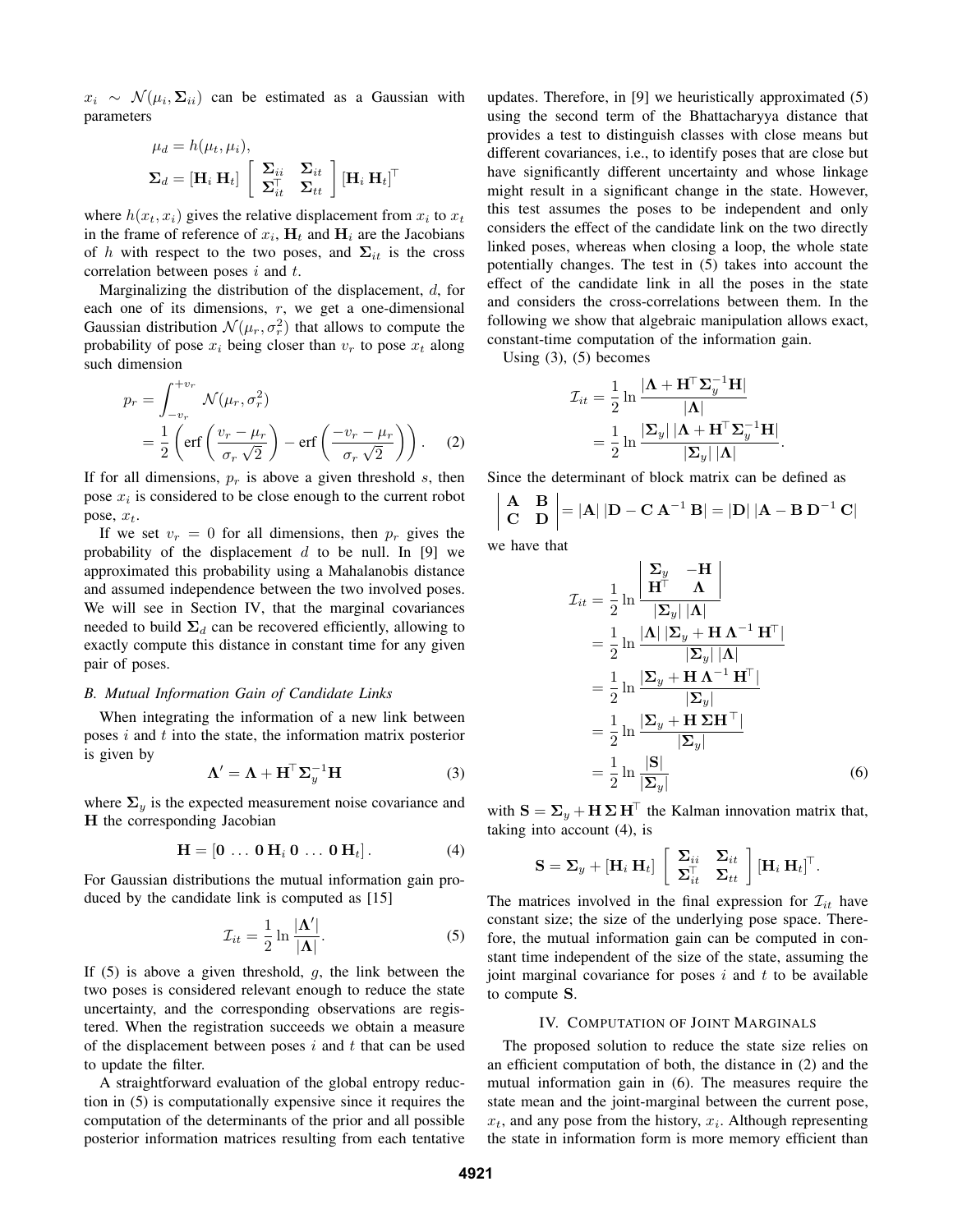in covariance form, it does not offer direct access to state means and marginal covariances.

Efficient approximations of cross covariances can be computed in logarithmic time by subsampling poses and performing relaxation over multiple spatial resolutions [16], or in constant time by considering only first order relations via Markov blankets [3] or by implementing partial state updates [17]. Optimistic approximations of joint marginals increase the number of data association candidates, something that is especially sensitive after long periods of open loop traverse. Thus, exact joint marginal covariances are preferred for the accurate identification of neighboring poses. Exact joint marginals can be recovered by augmenting the sparse system of equations needed for state recovery [8] or by exploiting the sparseness of factorized forms of the information matrix with QR [6] or Cholesky factorizations [18]. These algorithms have in average linear computational complexity for band diagonal matrices, but they are worst case quadratic for matrices encoding many loops.

Capitalizing on the idea that only few links are added to the state representation, we now show how exact computation of joint marginals can be achieved in constant time during open loop.

Suppose a loop closure occurs at time l. At that point, and thanks to the sparsity of the information matrix, the state mean,  $\mu$ , and the covariance matrix,  $\Sigma$ , can be recovered either by QR or Cholesky factorization [6], [18]. In our implementation, we make use of supernodal sparse Cholesky factorization [19]. Finally, the exact marginal covariances  $\Sigma_{ii}$ , and the cross covariances  $\Sigma_{il}$  with  $1 \leq i \leq l$ , can be readily extracted from  $\Sigma$ .

After loop closure, when the robot moves to a new pose,  $x_i, i > l$ , the mean for this new pose can be computed from the previous robot pose,  $x_{i-1}$ , and the motion  $u_t$ 

$$
\mu_i = f(\mu_{i-1}, u_t)
$$

and its marginal covariance can be computed as

$$
\boldsymbol{\Sigma}_{ii} = \mathbf{F}_i \ \boldsymbol{\Sigma}_{i-1 \ i-1} \ \mathbf{F}_i^\top + \mathbf{W}_i \ \boldsymbol{\Sigma}_u \ \mathbf{W}_i^\top
$$

with  $\mathbf{F}_i$  and  $\mathbf{W}_i$  the Jacobians of f with respect to  $x_{i-1}$  and  $u_t$ , respectively, and  $\Sigma_u$  the motion noise. These marginal covariances can be computed once and stored since they do not change until the next loop closure occurs.

The cross correlation between the last robot pose and the previously stored ones can be factorized as

$$
\pmb{\Sigma}_{it} = \pmb{\Phi}_i\;\mathbf{F}^{\!\top}
$$

with

$$
\mathbf{\Phi}_i = \begin{cases} \mathbf{\Sigma}_{il} & i \leq l \\ \mathbf{\Sigma}_{ii} \, (\mathbf{F}_{l+1}^\top \dots \mathbf{F}_i^\top)^{-1} & i > l \end{cases}
$$

and where  $\mathbf{F}^{\top} = \mathbf{F}_{l+1}^{\top} \dots \mathbf{F}_{t}^{\top}$  is the accumulated Jacobian from the last loop closure to the current time slice. Observe that F can be updated in constant time as the robot moves. Moreover, all the information needed to define  $\Phi_i$ is available at time slice  $i$  and can be computed in constant time since the term  $(\mathbf{F}_{l+1}^{\top} \dots \mathbf{F}_{i}^{\top})^{-1}$  is the inverse of the aggregated Jacobian,  $\mathbf{F}^{\top}$ , at time *i*.

### V. EXPERIMENTS AND RESULTS

Fig. 1 shows a comparison of different strategies for delayed-state SLAM, illustrating the effect of adding only informative links and non-redundant poses. All three plots simulate a robot circling a 6m radius circle and then circunscribing an ellipse with semiaxes 6 m and 8 m. The simulated robot has an odometric sensor whose error is 5% of the displacement in  $x$  and  $y$  and 0.00175 rad in orientation and a second sensor able to link any two poses closer than  $\pm 3$  m,  $\pm 3$  m,  $\pm 0.26$  rad, in x, y, and orientation, respectively. This sensor has a noise covariance of  $\Sigma_y$  =  $diag(0.2^2, 0.2^2, 0.009^2).$ 

Fig. 1(a) shows the result of the simulation for the standard delayed-state SLAM that incorporates all possible poses and links to the state representation. The distance test in (2) with range  $v = (3, 3, 0.26)$  and threshold  $s = 0.1$  is used to determine neighboring poses using (2). The simulation takes about 32 s and at the end of the execution the filter includes 170 poses and 895 loop-closure links. Results correspond to a Matlab implementation running under Linux on a Intel Core 2 at 2.4 Ghz.

Fig. 1(b) shows the result of the same simulation but including only links that have a value of (6) higher than 1. In this simulation, only 36 loop-closure links are established instead of 895 and this results in a significant saving in the execution time (25 s vs. 32 s ).

Finally, Fig. 1(c) shows the outcome of the experiment where only informative links and relevant poses are added to the state. As discussed in Sec. III, a pose is considered relevant only if it establishes at least one sufficiently informative link with any other pose already in the state. In this case, the simulation takes only 9s and the resulting state includes 49 poses and 34 loop-closure links. We can conclude that the approach introduced in this paper significantly reduces the state size and, consequently, the computation time. As it can be appreciated in Fig. 1(c), since only low informative links and redundant poses are discarded, the final trajectory estimation is equivalent to that estimated by the original delayed-state SLAM approach in Fig. 1(a).

To test the proposed system on real data, a Segway robotic platform was manually driven to collect dead reckoning readings and stereo images with a Bumblebee2 stereo rig. The images are used to find constraints between the corresponding poses triangulating SIFT features [20].

The Segway dead reckoning readings and the visual pose constraints are modeled with noise covariances  $\Sigma_u = \text{diag}(0.01^2, 0.005^2, 0.03^2)$ , and  $\Sigma_u$  $diag(0.2^2, 0.2^2, 0.03^2)$ , respectively, and the uncertainty of the initial pose is set to  $\Sigma_{11} = \text{diag}(0.1^2, 0.1^2, 0.09^2)$ .

Experimentally, we observed that images taken in poses farther away than  $\pm 2.5$  m in x,  $\pm 2$  m in y or  $\pm 0.26$  rad in orientation can not be safely matched and, consequently, those are the thresholds used to detect nearby poses using (2) with a neighboring probability threshold  $s = 0.1$ .

We drove the robot for 700 s for about 400 m along two loops around a couple of buildings in the Barcelona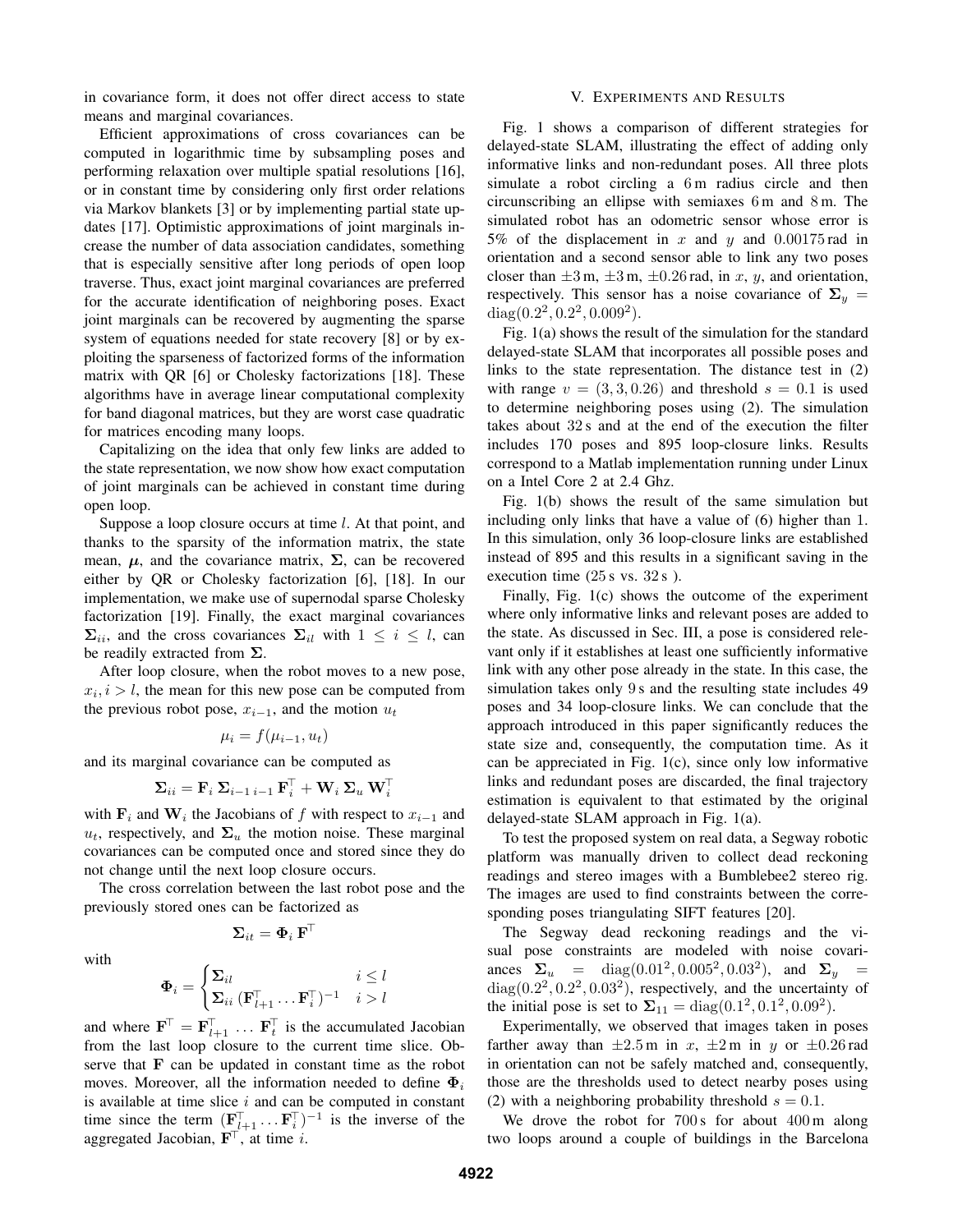

Fig. 1. Simulations to exemplify the strategies proposed in the paper a) The standard approach that incorporates all poses and all links to the filter; b) Incorporating all poses but only highly informative links; c) Incorporating only relevant poses and highly informative links.



Fig. 2. Filtered trajectory (in red) using encoder and visual odometry on a dataset collected at the UPC Campus Nord. Loop closure links are displayed in green and the blue arrow indicate the final pose of the robot and the black ellipse the associated covariance at a 95% confidence level.

Robot Lab located at the UPC Campus Nord (see Fig. 2). Due to the repetitive structure of the UPC Campus Nord, this trajectory included many portions prone to perceptual aliasing. When all possible loops are closed we end up with 368 poses and 317 loop-closure links and the execution time is 296 s, without considering the vision related processes. When limiting the links to those that produce an information gain above 3, the simulation runs in 92 s and only 3 loopclosure links are established. Finally, if we only retain nonredundant poses we end up with a filter with 147 poses and 3 loop-closure links. In this case, the execution time is only 62 s, about one sixth of the original execution time.

Finally, to test the performance in a sequence with a much larger number of constraints we used the Intel dataset from [21]. The dataset includes 26915 odometry readings and 13631 laser scans. The laser scans are used to generate an alternative odometry and to assert loop closures aligning them using an ICP scan matching algorithm [7]. In this case, only poses closer than  $\pm 1$  m in x and y and ±0.35 rad in orientation are considered reliable. The robot odometry and the laser scan match are modeled with noise covariances  $\Sigma_u$  = diag(0.05<sup>2</sup>, 0.05<sup>2</sup>, 0.03<sup>2</sup>) and  $\Sigma_y$  = diag(0.05<sup>2</sup>, 0.05<sup>2</sup>, 0.009<sup>2</sup>), respectively. Finally, the covariance of the initial pose is set to  $\Sigma_{00}$  =  $diag(0.1^2, 0.1^2, 0.09^2)$ . Using the algorithm introduced in this paper with  $g = 6$ , we end up with a state including only 1218 poses and 103 links (see Fig. 3). This data set has been used in many other SLAM related works and, due to its large size, it is often pre-processed and reduced to about 1000 poses with about 3500 loop closure links [6]. The system we propose automatically selects the optimal subset of poses in the sense of the information gain and allows for a more efficient selection of the loop closure links.